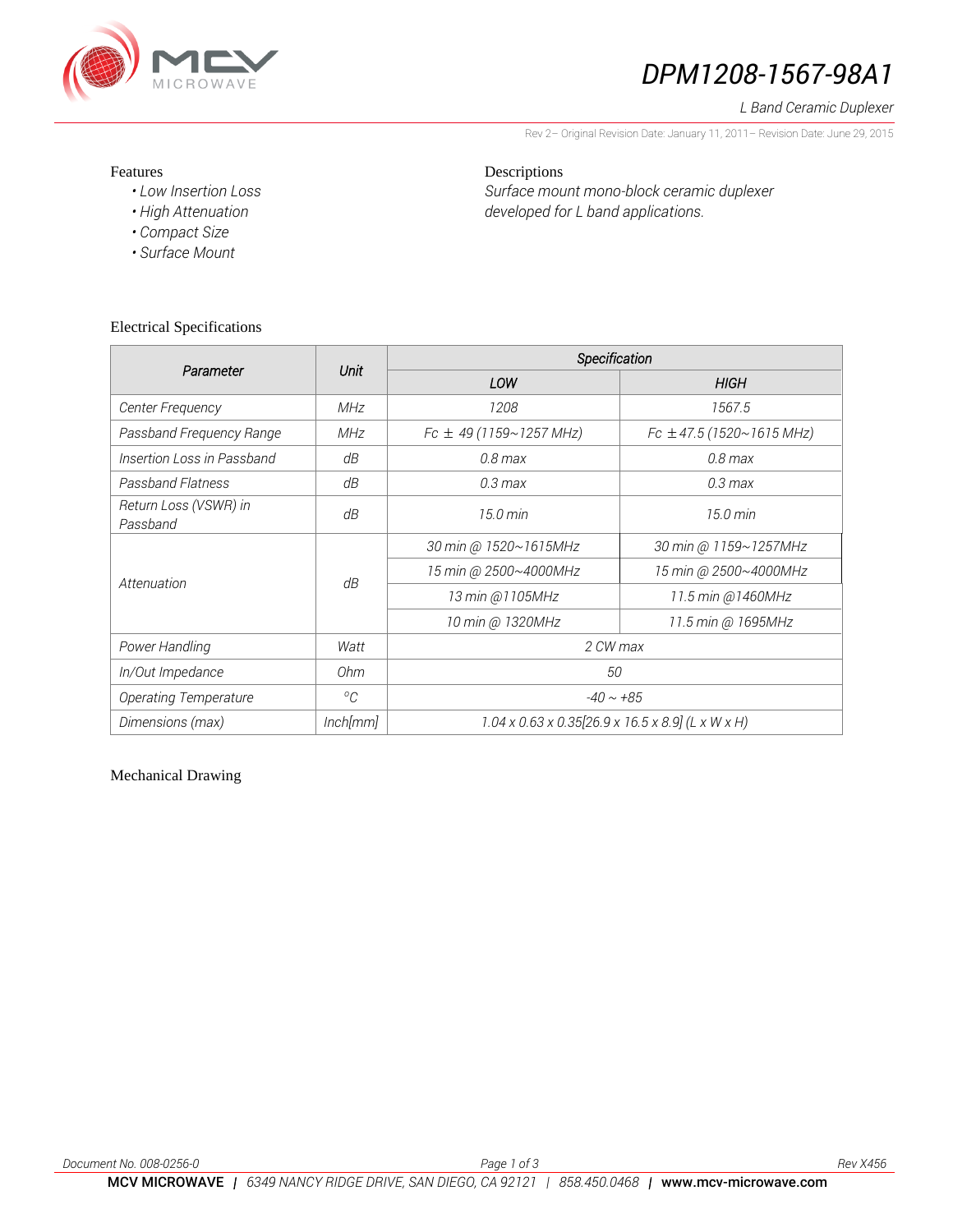

# **DPM1208-1567-98A1**

### *L Band Ceramic Duplexer*

Stop 4.00000 GHz

Rev 2– Original Revision Date: January 11, 2011– Revision Date: June 29, 2015





#### Electrical Response

Ch1: Start 1.00000 GHz



Stop 4.00000 GHz Ch1: Start 1.00000 GHz